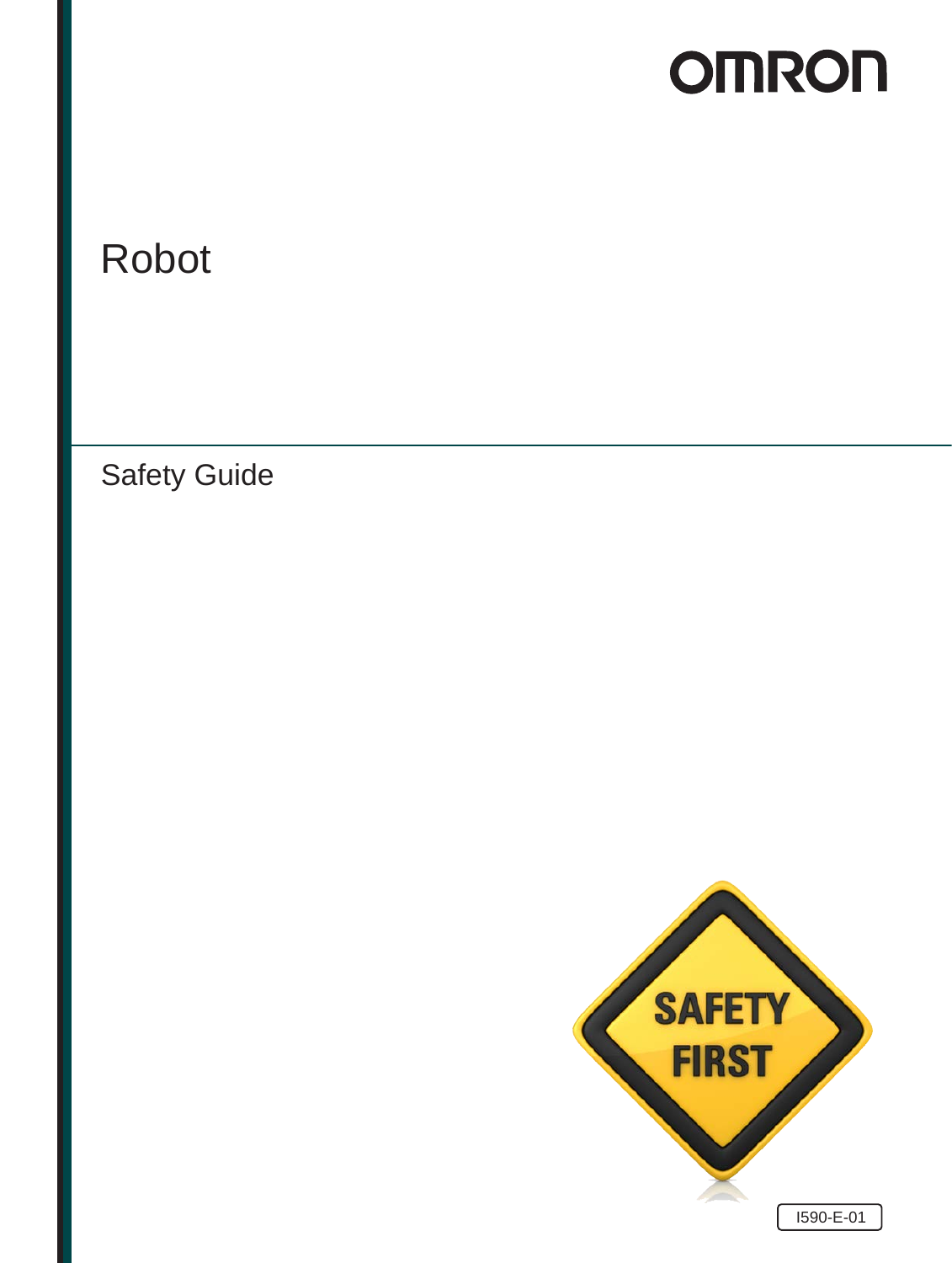### **Copyright Notice**

The information contained herein is the property of Omron Adept Technologies, Inc., and shall not be reproduced in whole or in part without prior written approval of Omron Adept Technologies, Inc. The information herein is subject to change without notice and should not be construed as a commitment by Omron Adept Technologies, Inc. The documentation is periodically reviewed and revised.

Omron Adept Technologies, Inc., assumes no responsibility for any errors or omissions in the documentation. Critical evaluation of the documentation by the user is welcomed. Your comments assist us in preparation of future documentation. Please submit your comments to: [techpubs@adept.com.](mailto:techpubs@adept.com)

Copyright © 2016 by Omron Adept Technologies, Inc.

Any trademarks from other companies used in this publication are the property of those respective companies.

Created in the United States of America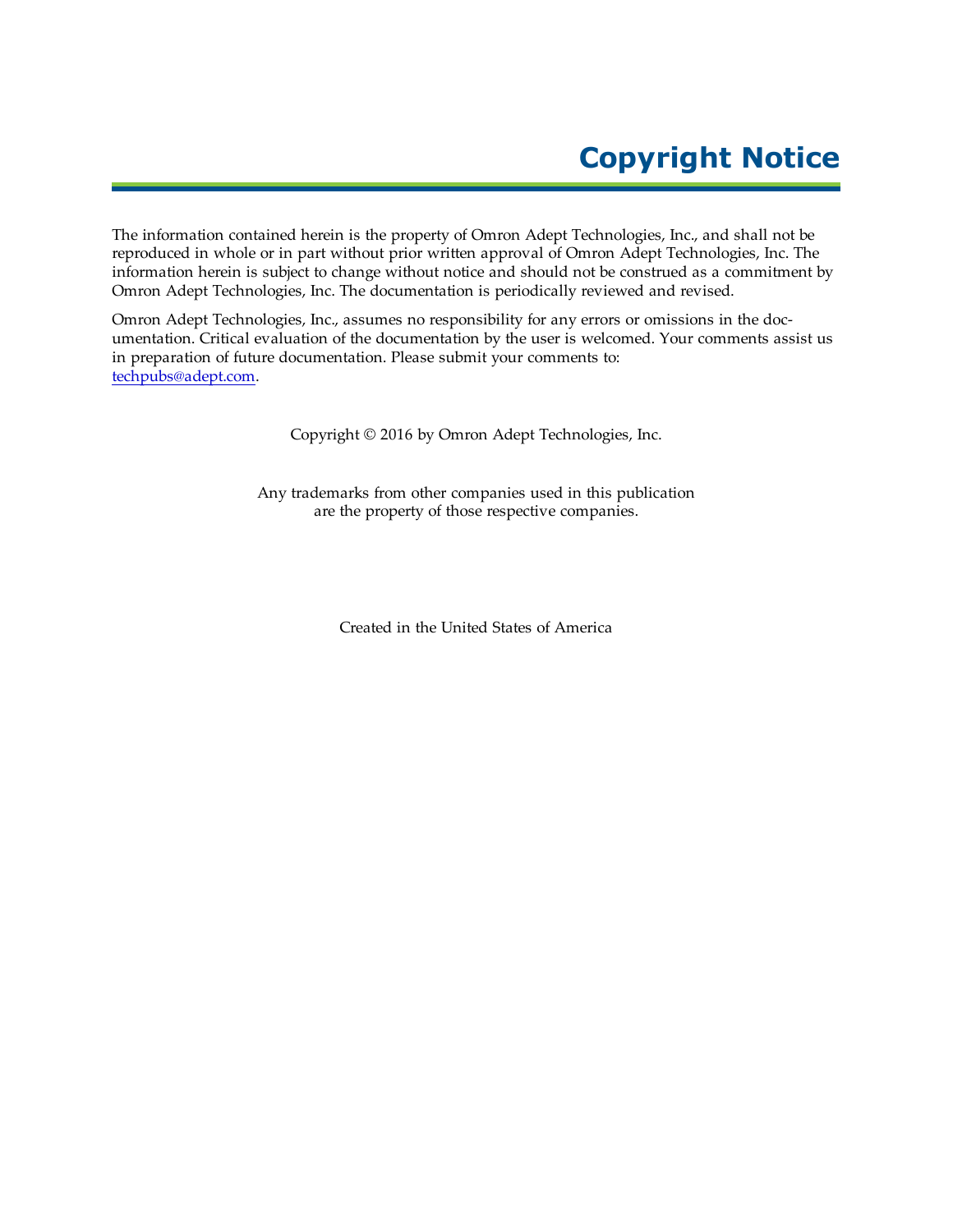### **Terms and Conditions Agreement**

#### Warranties

- a. Exclusive Warranty. Omron's exclusive warranty is that the Products will be free from defects in materials and workmanship for a period of twelve months from the date of sale by Omron (or such other period expressed in writing by Omron). Omron disclaims all other warranties, express or implied.
- b. Limitations. OMRON MAKES NO WARRANTY OR REPRESENTATION, EXPRESS OR IMPLIED, ABOUT NON-INFRINGEMENT, MERCHANTABILITY OR FITNESS FOR A PARTICULAR PURPOSE OF THE PRODUCTS. BUYER ACKNOWLEDGES THAT IT ALONE HAS DETERMINED THAT THE PRODUCTS WILL SUITABLY MEET THE REQUIREMENTS OF THEIR INTENDED USE. Omron further disclaims all warranties and responsibility of any type for claims or expenses based on infringement by the Products or otherwise of any intellectual property right.
- c. Buyer Remedy. Omron's sole obligation hereunder shall be, at Omron's election, to (i) replace (in the form originally shipped with Buyer responsible for labor charges for removal or replacement thereof) the non-complying Product, (ii) repair the non-complying Product, or (iii) repay or credit Buyer an amount equal to the purchase price of the non-complying Product; provided that in no event shall Omron be responsible for warranty, repair, indemnity or any other claims or expenses regarding the Products unless Omron's analysis confirms that the Products were properly handled, stored, installed and maintained and not subject to contamination, abuse, misuse or inappropriate modification. Return of any Products by Buyer must be approved in writing by Omron before shipment. Omron Companies shall not be liable for the suitability or unsuitability or the results from the use of Products in combination with any electrical or electronic components, circuits, system assemblies or any other materials or substances or environments. Any advice, recommendations or information given orally or in writing, are not to be construed as an amendment or addition to the above warranty.

See http://www.omron.com/global/ or contact your Omron representative for published information.

#### Limitation on Liability; Etc.

OMRON COMPANIES SHALL NOT BE LIABLE FOR SPECIAL, INDIRECT, INCIDENTAL, OR CONSEQUENTIAL DAMAGES, LOSS OF PROFITS OR PRODUCTION OR COMMERCIAL LOSS IN ANY WAY CONNECTED WITH THE PRODUCTS, WHETHER SUCH CLAIM IS BASED IN CONTRACT, WARRANTY, NEGLIGENCE OR STRICT LIABILITY. Further, in no event shall liability of Omron Companies exceed the individual price of the Product on which liability is asserted.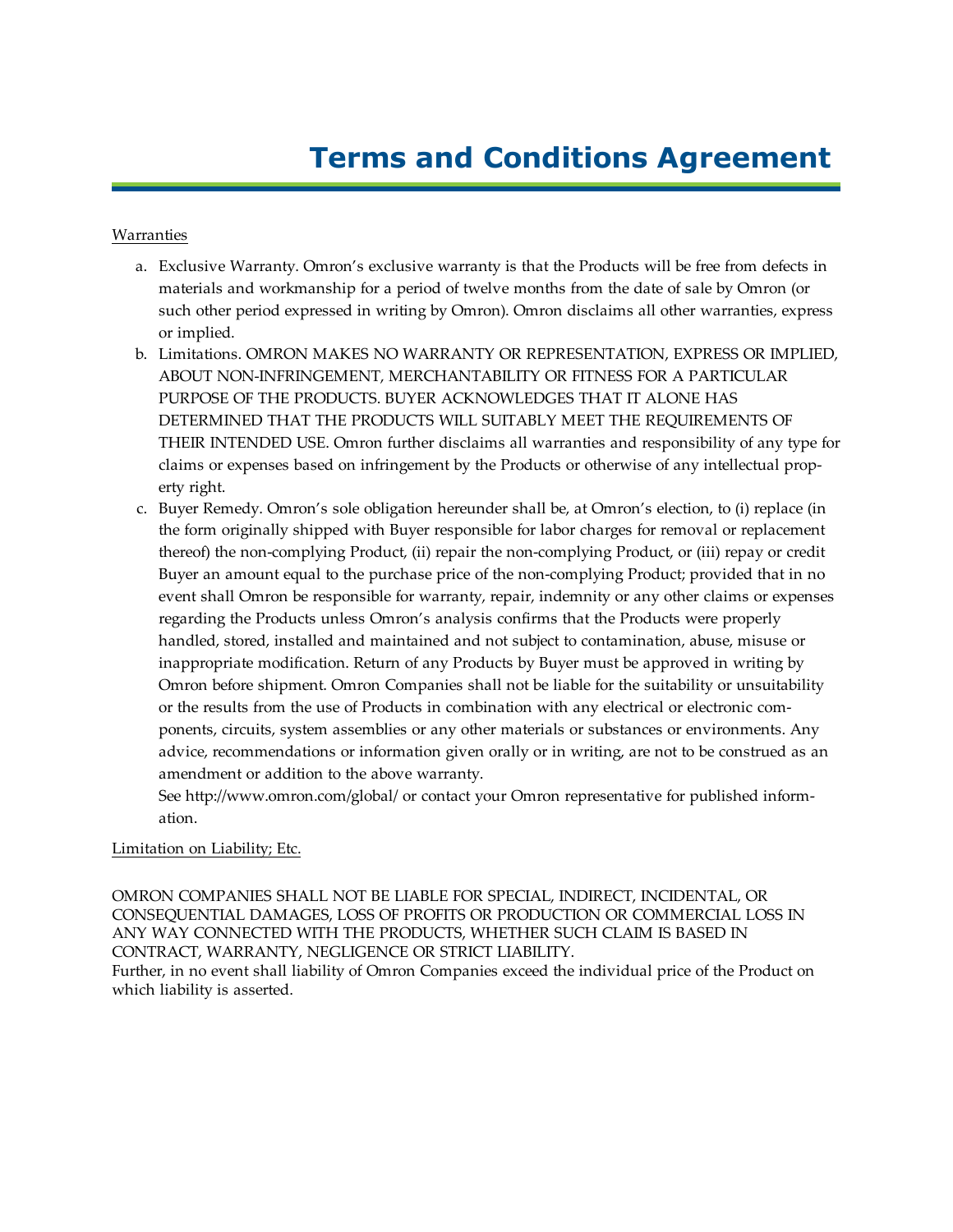#### Suitability of Use.

Omron Companies shall not be responsible for conformity with any standards, codes or regulations which apply to the combination of the Product in the Buyer's application or use of the Product. At Buyer's request, Omron will provide applicable third party certification documents identifying ratings and limitations of use which apply to the Product. This information by itself is not sufficient for a complete determination of the suitability of the Product in combination with the end product, machine, system, or other application or use. Buyer shall be solely responsible for determining appropriateness of the particular Product with respect to Buyer's application, product or system. Buyer shall take application responsibility in all cases.

NEVER USE THE PRODUCT FOR AN APPLICATION INVOLVING SERIOUS RISK TO LIFE OR PROPERTY WITHOUT ENSURING THAT THE SYSTEM AS A WHOLE HAS BEEN DESIGNED TO ADDRESS THE RISKS, AND THAT THE OMRON PRODUCT(S) IS PROPERLY RATED AND INSTALLED FOR THE INTENDED USE WITHIN THE OVERALL EQUIPMENT OR SYSTEM.

#### Programmable Products

Omron Companies shall not be responsible for the user's programming of a programmable Product, or any consequence thereof.

#### Performance Data

Data presented in Omron Company websites, catalogs and other materials is provided as a guide for the user in determining suitability and does not constitute a warranty. It may represent the result of Omron's test conditions, and the user must correlate it to actual application requirements. Actual performance is subject to the Omron's Warranty and Limitations of Liability.

#### Change in Specifications

Product specifications and accessories may be changed at any time based on improvements and other reasons. It is our practice to change part numbers when published ratings or features are changed, or when significant construction changes are made. However, some specifications of the Product may be changed without any notice. When in doubt, special part numbers may be assigned to fix or establish key specifications for your application. Please consult with your Omron's representative at any time to confirm actual specifications of purchased Product.

#### Errors and Omissions

Information presented by Omron Companies has been checked and is believed to be accurate; however, no responsibility is assumed for clerical, typographical or proofreading errors or omissions.

Even if it conforms to all instructions in this safety guide, it isn't possible to guarantee that a robot system will be free from an accident resulting in injury or death or considerable damage to property caused by the industrial robot. It is the customer's responsibility to implement appropriate security measures based on their own risk assessment.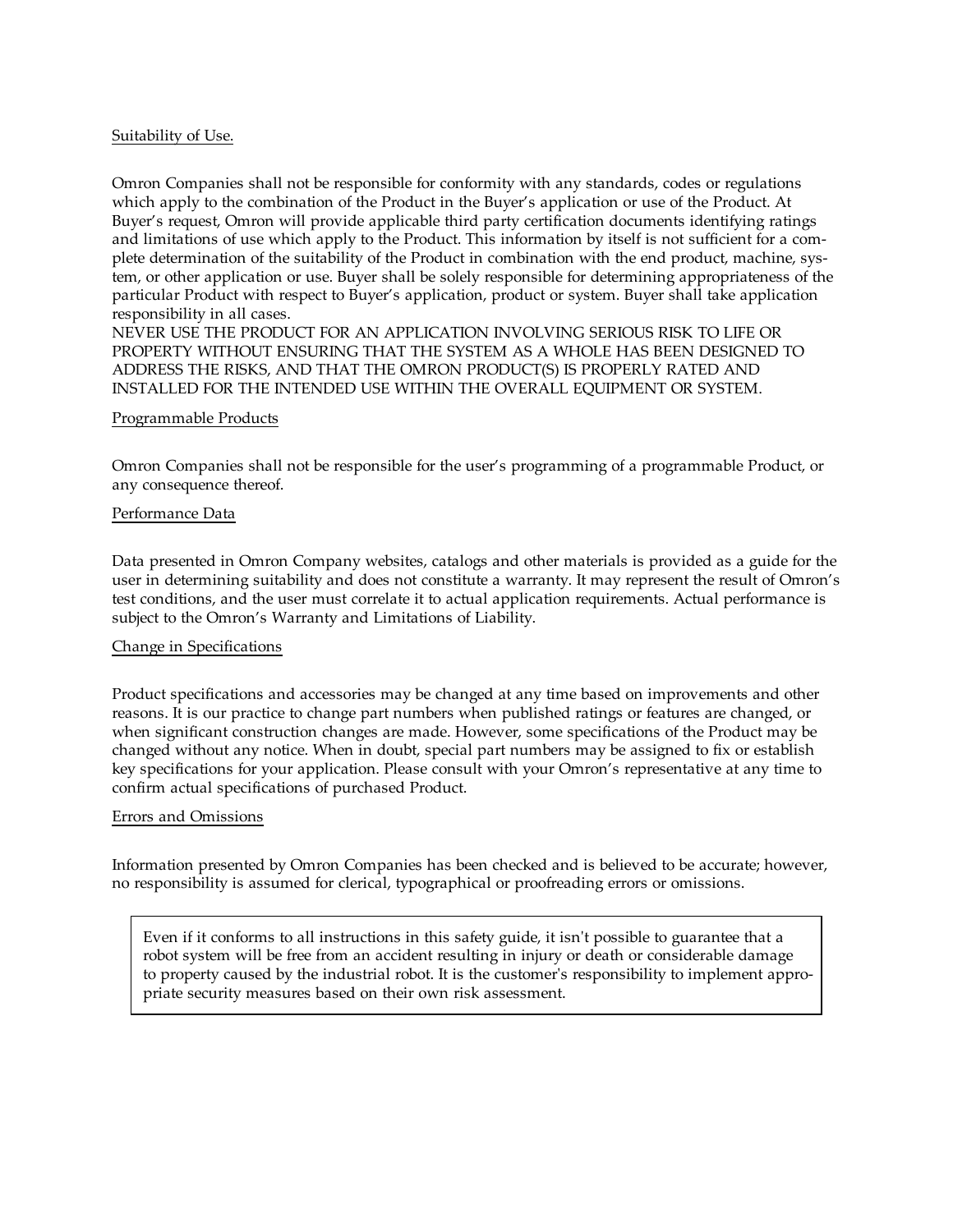### **Table of Contents**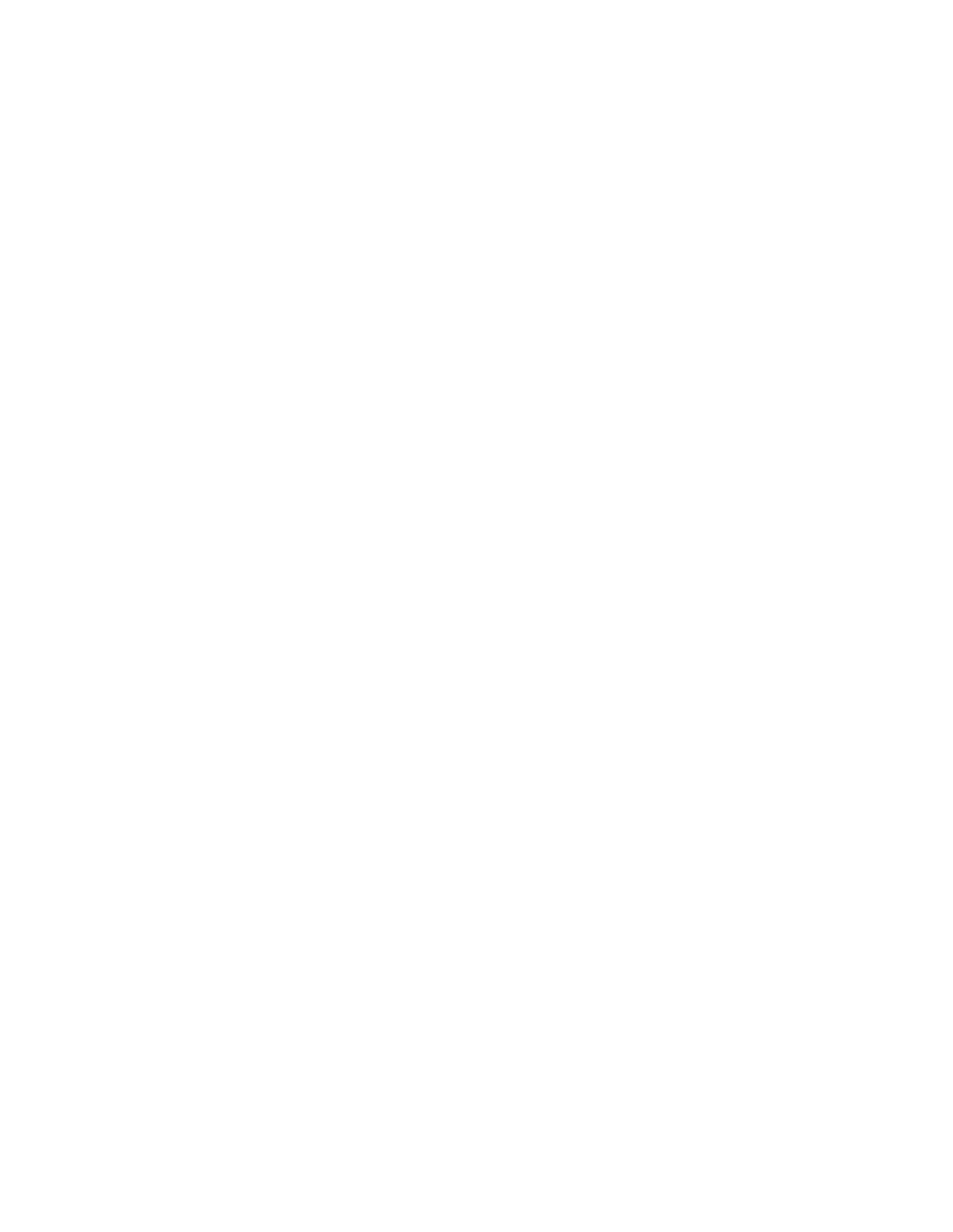## **Chapter 1: Alert Notation**

<span id="page-6-0"></span>There are six levels of alert notation used in our manuals. In descending order of importance, they are:



**DANGER:** This indicates an imminently hazardous electrical situation which, if not avoided, will result in death or serious injury.



**DANGER:** This indicates an imminently hazardous situation which, if not avoided, will result in death or serious injury.



**WARNING:** This indicates a potentially hazardous electrical situation which, if not avoided, could result in serious injury or major damage to the equipment.



**WARNING:** This indicates a potentially hazardous situation which, if not avoided, could result in serious injury or major damage to the equipment.



**CAUTION:** This indicates a situation which, if not avoided, could result in minor injury or damage to the equipment.



**Precautions for Safe Use**: This indicates precautions on what to do and what not to do to ensure safe product use.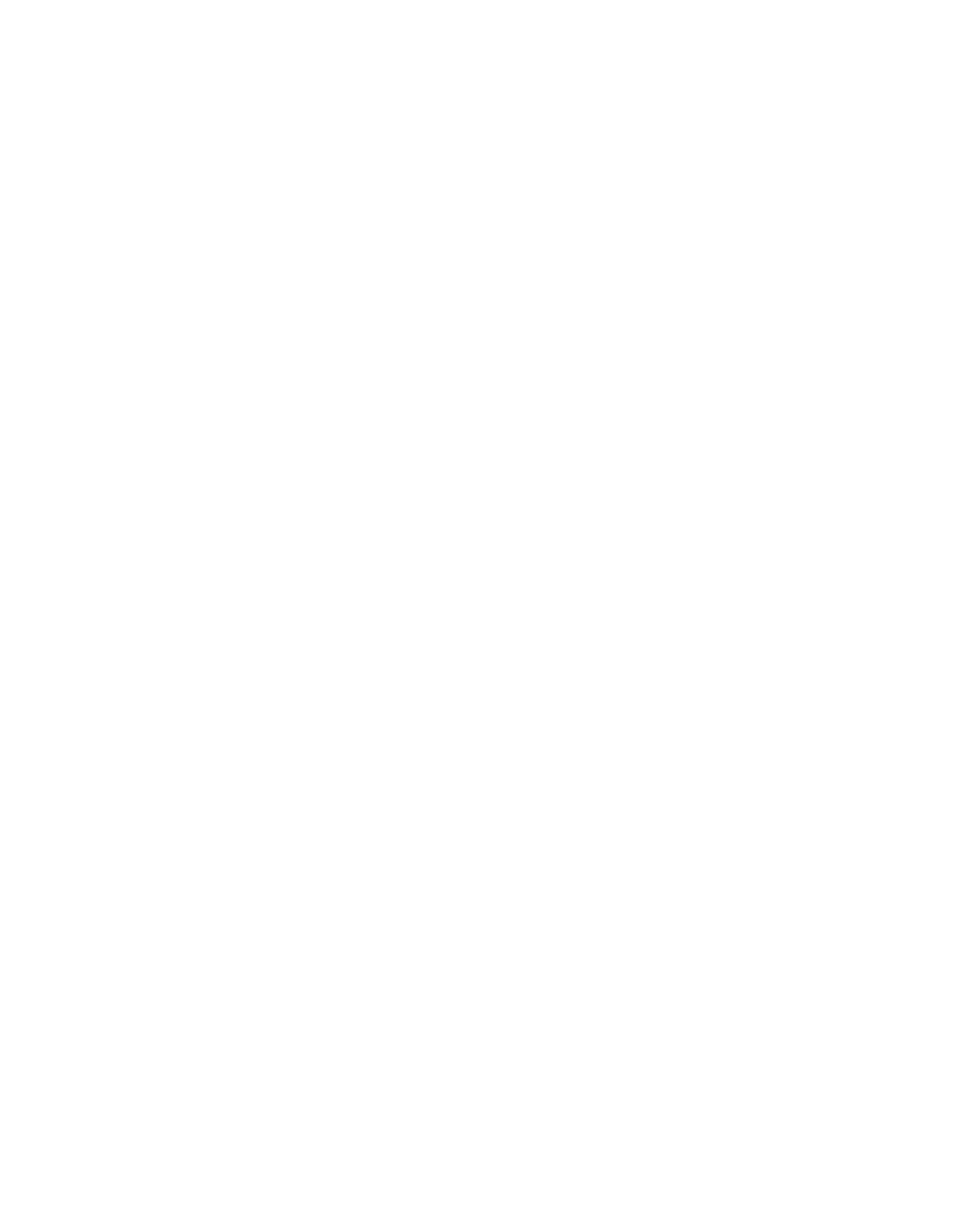#### <span id="page-8-1"></span><span id="page-8-0"></span>**2.1 Definition**

An industrial robot is an automatically controlled, programmable, multi-purpose, manipulative machine with several degrees of freedom, for use in industrial automation applications. It may be either fixed in place or mobile.

#### <span id="page-8-2"></span>**2.2 Compliance and Intended Use**

#### <span id="page-8-3"></span>**Compliance**

The installation and use of Omron Adept Technologies, Inc. products must comply with all safety instructions and warnings in this guide and any user or reference guides for the equipment. Installation and use must also comply with all applicable local and national requirements and safety standards.

#### <span id="page-8-4"></span>**Intended Use**

Omron Adept Technologies, Inc. robots are not intended for use in any of the following situations:

- In hazardous (explosive) atmospheres
- In life-support systems
- In residential installations
- Where the robot will be subject to extremes of heat or humidity.



**WARNING**: The instructions for operation, installation, and maintenance given in this guide and the robot user's guide must be strictly observed.

Non-intended use of Omron Adept Technologies, Inc. robots can:

- Cause injury to personnel
- Damage the robot or other equipment
- Reduce system reliability and performance

All persons that install, commission, operate, or maintain the robot must:

- Have the necessary qualifications
- Read and precisely follow the instructions in this safety guide
- Read and precisely follow the instructions in the robot user's guide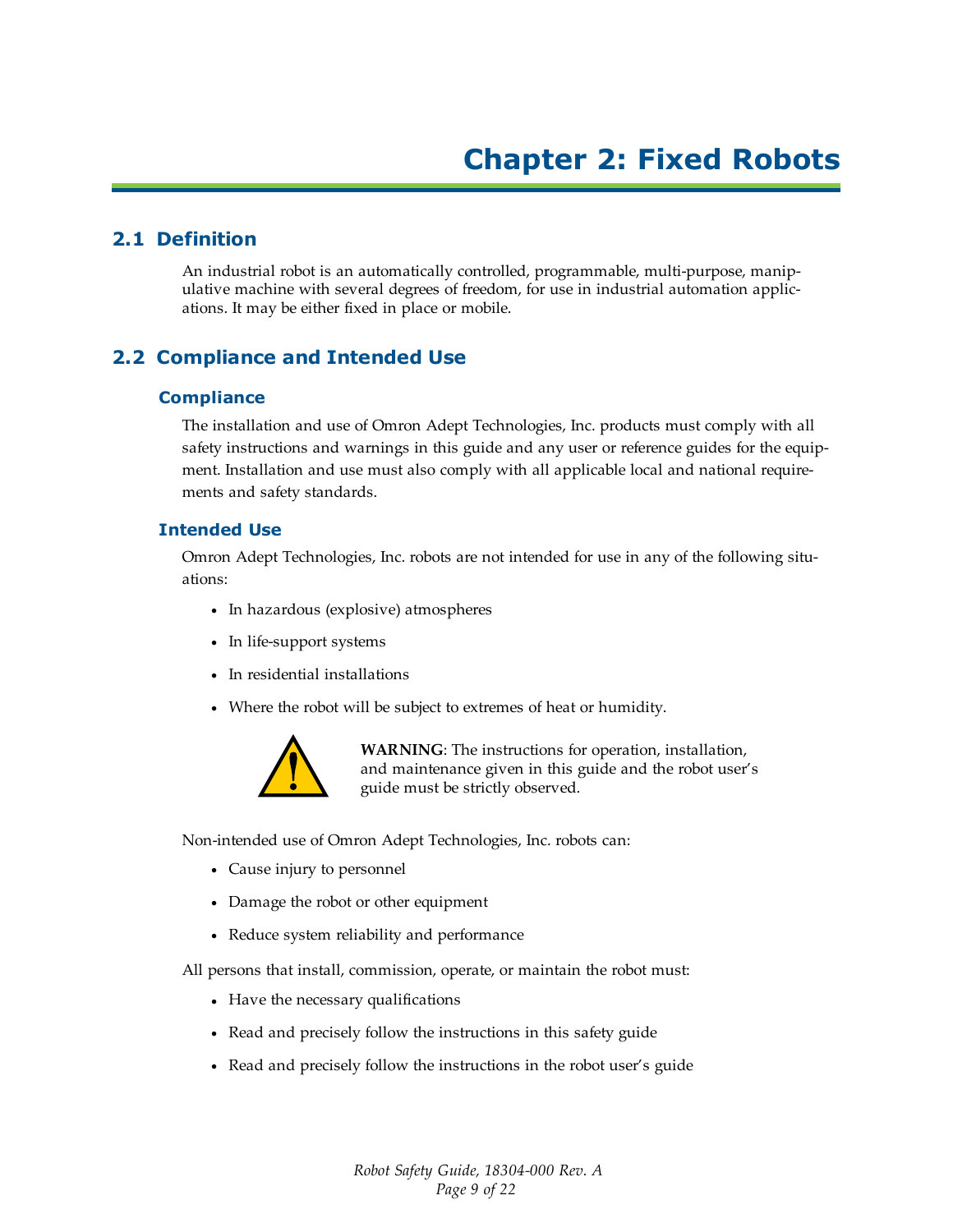If there is any doubt concerning the application, ask Omron Adept Technologies, Inc. to determine if it is an intended use or not.



**DANGER**: An industrial robot can cause serious injury or death, or damage to itself and other equipment, if the following safety precautions are not observed.

- All personnel who install, operate, teach, program, or maintain the system must read the Robot Safety Guide, User's Guide, Quick Setup Guide and complete a training course for their responsibilities in regard to the robot.
- All personnel who design the robot system must read the Robot Safety Guide, User's Guide, Quick Setup Guide and must comply with all local and national safety regulations for the location in which the robot is installed.
- The robot system must not be used for purposes other than described in Intended Use. Contact us if you are not sure of the suitability for your application.
- The user is responsible for providing safety barriers around the robot to prevent anyone from accidentally coming into contact with the robot when it is in motion.
- Power to the robot and its power supply must be locked out and tagged out before any maintenance is performed.

#### <span id="page-9-0"></span>**2.3 Risk Assessment**

Safety standards in many countries require appropriate safety equipment to be installed as part of the system. Safeguards must comply with *all* applicable local and national standards for the location where the robot is installed.

We have performed Risk Assessments for Omron Adept Technologies, Inc. robots, based on the intended applications of the robot. The conclusions are summarized in this section.

The performance level (PL) calculation for safety functions of the Omron Adept Technologies, Inc. robot mechanisms are based on the ISO 13849-1 evaluation for the eAIB or eMB electronics with optional SmartController EX and the optional T20 pendant.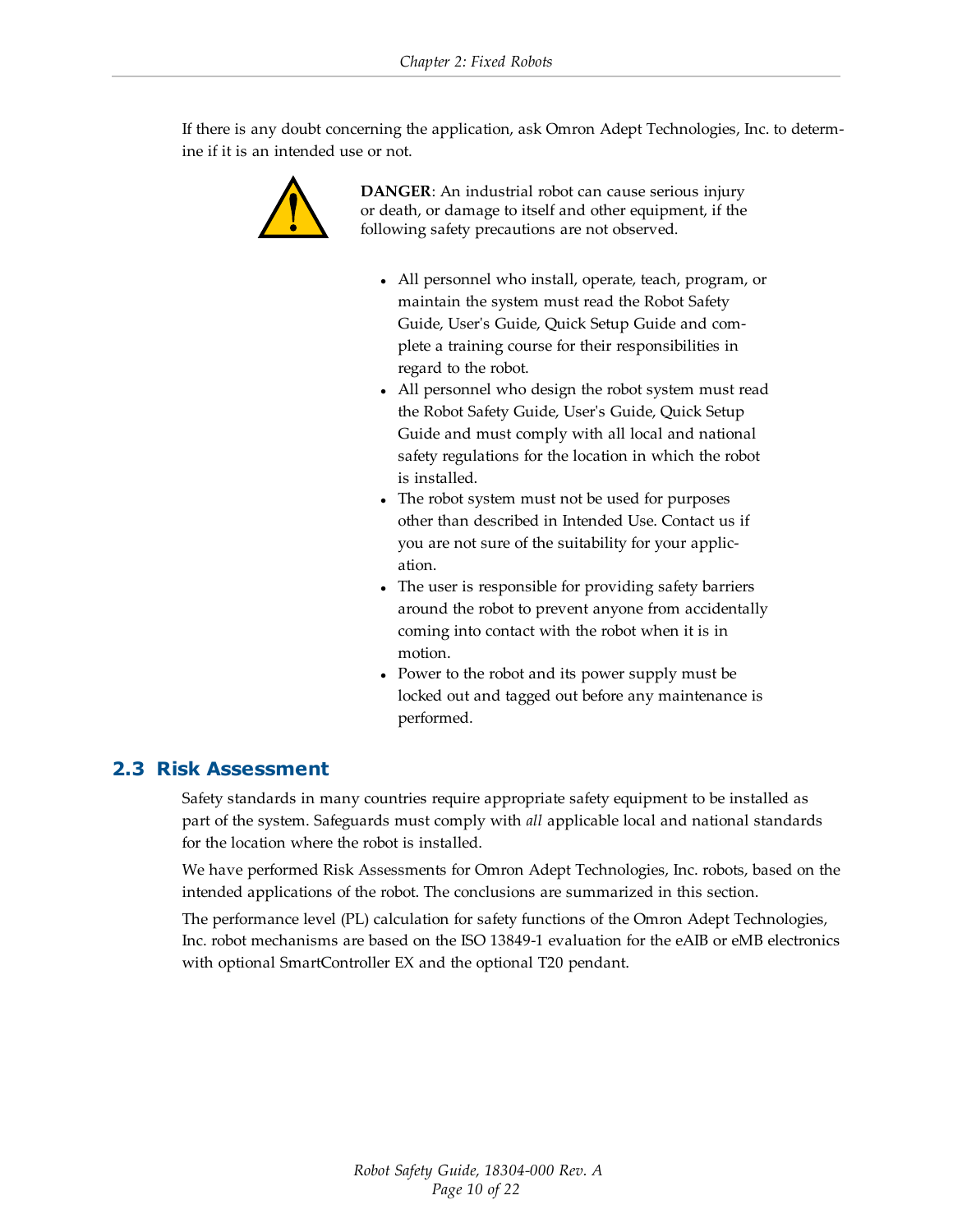The robots covered include:

- Cobra All models
- Quattro All models
- Hornet All models
- Viper  $650$  and  $850$

Contained Safety Functions:

| No.            | <b>Safety Function Name</b>                                      | <b>PL</b><br><b>Achieved</b> | <b>PFH [1/h]</b> |
|----------------|------------------------------------------------------------------|------------------------------|------------------|
|                | <b>Emergency Stop</b>                                            | e                            | 3.03E-8          |
| $\mathcal{P}$  | Teach Mode Velocity Monitor                                      | d                            | 1.90E-7          |
| 3              | E-Stop Output Indicator                                          | e                            | 2.91 E-8         |
| $\overline{4}$ | Emergency Stop for Use with<br>Customer-Provided Switch          | e                            | 3.39E-8          |
| 5              | E-Stop Output Indicator for Use with<br>Customer-Provided Switch | e                            | 3.10E-8          |

Safety functions 4 and 5 are provided for use with an end-user supplied external E-Stop, door guard switch, or device tied to the E-Stop output indicator connection. The end user is responsible for calculating the overall PL, inclusive of user-supplied components, and performing a final risk assessment.

#### <span id="page-10-0"></span>**Exposure**

When Arm Power is on, all personnel must be kept out of the robot workcell by interlocked perimeter barriers. It is up to the customer to determine if teaching the robot in Manual Mode, by a skilled programmer (see [Qualification of Personnel on page 19\)](#page-18-0), wearing safety equipment and carrying a pendant, is allowable under local regulations.

#### <span id="page-10-1"></span>**Severity of Injury**

Provided that skilled personnel who enter the robot workcell are wearing protective headgear, eyeglasses, and safety shoes, it is likely that injuries caused by the robot would be slight (normally reversible). The risk of severe injury increases as the size of the robot and payload increase.

#### <span id="page-10-2"></span>**Avoidance**

If the customer determines that teaching the robot in Manual Mode is allowable, the programmer must always carry the pendant when inside the workcell, as the pendant provides both E-Stop and Enabling switch functions.

For *normal* operation (AUTO mode), user-supplied interlocked guarding must be installed to prevent any person entering the workcell while Arm Power is on.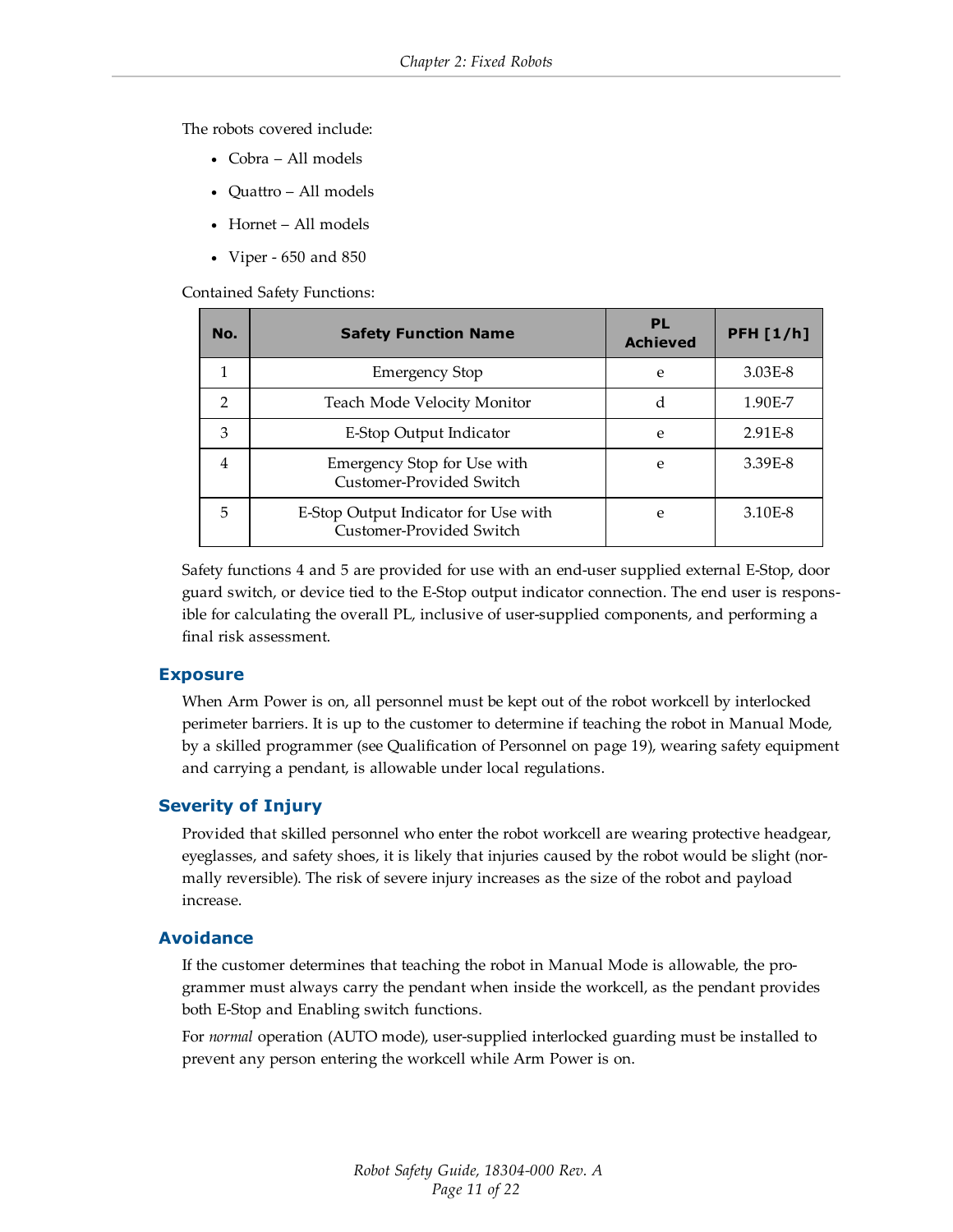

**DANGER**: The robot system must be installed with usersupplied interlock barriers. The interlocked barriers must open the E-Stop circuit in the event of personnel attempting to enter the workcell when Arm Power is enabled. Failure to install suitable guarding or interlocks could result in injury or death.

The following circuits are all dual channel, and classified as category 3, PL-d:

- Front panel
- T20 Pendant
- Safety door (mute gate)
- External (user or line) E-Stop

The Risk Assessment for *teaching* an Omron Adept Technologies, Inc. robot depends on the application. If the customer determines that teaching the robot in Manual Mode is allowable, the programmer may need to enter the robot workcell while Arm Power is enabled. Other programming methods can be used so that the programmer does not have to enter the workcell while Arm Power is on.

Examples of alternative methods of programming include:

- Programming from outside the safety barrier
- Programming with Arm Power off
- Copying a program from another (master) robot
- Off-line or CAD programming

#### <span id="page-11-0"></span>**Safety System Behavior**

The standard control system is fully-hardened to all EMI influences. In addition, a softwarebased reduced-speed mode has been incorporated to limit speed and impact forces on an Operator and production tooling when the robot is operated in Manual Mode.

#### <span id="page-11-1"></span>**2.4 Transportation**

Always use adequate equipment to transport and lift robots. See the Installation chapter of the robot user's guide for more information on transporting, lifting, and installing.

### <span id="page-11-2"></span>**2.5 Safety Barriers**



**CAUTION**: We strictly prohibit installation, commissioning, or operation of any robot without adequate safeguards. These must be compliant with applicable local and national standards.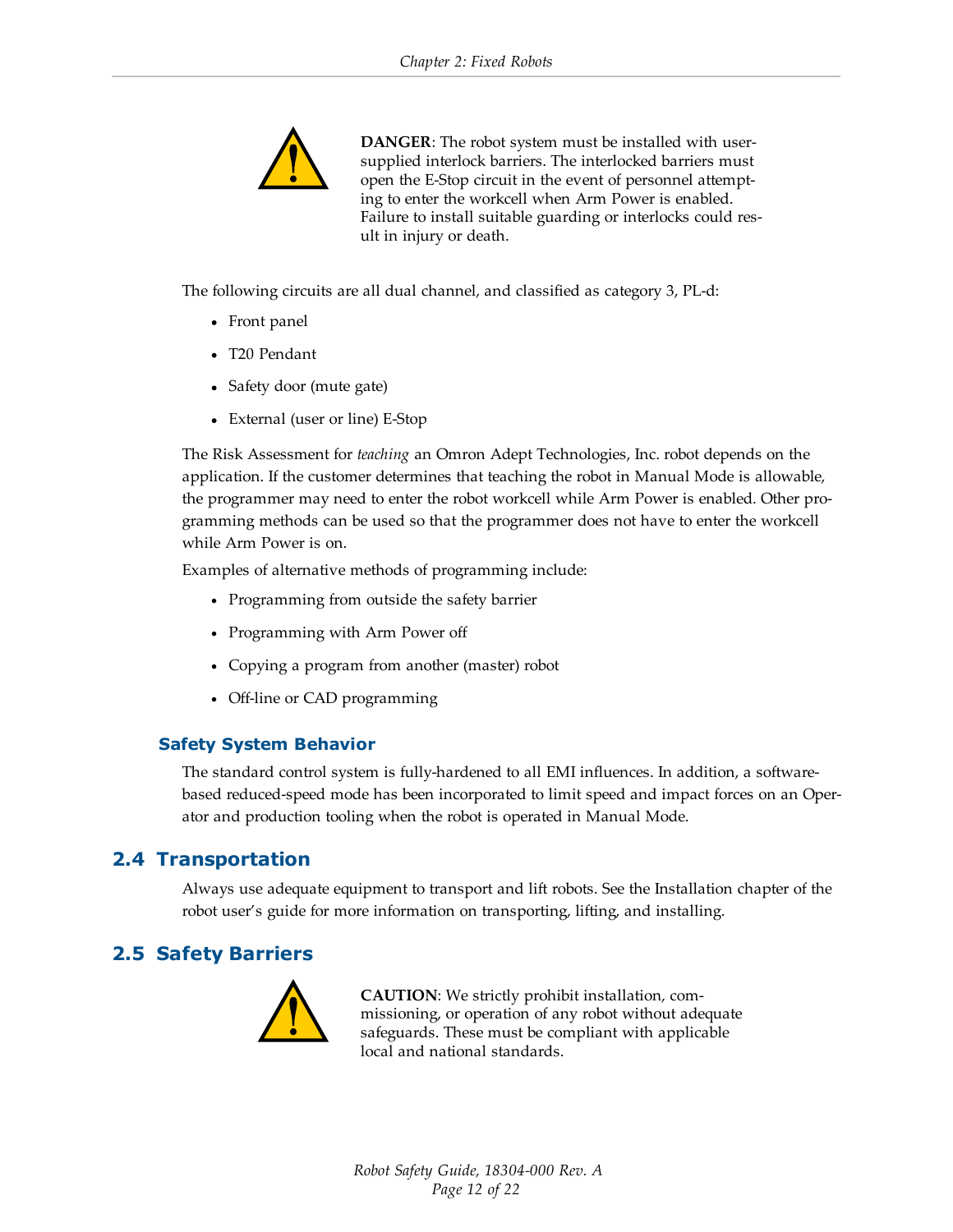Safety barriers must be provided that prevent personnel from entering the workcell whenever power is applied to the equipment. Omron Adept Technologies, Inc. robot systems are computer-controlled and may activate remote devices under program control at times or along paths not anticipated by personnel. It is critical that safeguards be in place to prevent personnel from entering the workcell whenever power to the equipment is present.

The user must ensure that adequate safeguards, safety barriers, light curtains, safety gates, safety floor mats, etc., are installed. The robot workcell must comply with applicable local and national standards.

The height and the distance of the safety barrier from the robot must ensure that personnel cannot reach the work envelope of the robot.



**WARNING**: Never remove any safeguarding and never make changes in the system that will decommission a physical safeguard.

The Omron Adept Technologies, Inc. control system has features that aid the user in constructing system safeguards, including customer emergency-stop circuitry and digital input and output lines. The emergency power-off circuitry is capable of switching external power systems and can be interfaced to the appropriate user-supplied safeguards. Refer to the robot user's guide and the SmartController User's Guide for additional information.

#### <span id="page-12-0"></span>**Impact and Trapping Points**

Omron Adept Technologies, Inc. robots are capable of moving at high speeds. If a person is struck by a robot (impacted) or trapped (pinched) serious injury could occur. Robot configuration, joint speed, joint orientation, and attached payload all contribute to the total amount of energy available to cause injury.

#### <span id="page-12-1"></span>**Hazards from Expelling a Part or Attached Tooling**

Any tooling, fixtures, end-effectors, etc., mounted to the tool flange, or one of the other axes of the robot, must be attached by sufficient means to resist being expelled from the robot. Additionally, any payload must be held by the end-effector in a manner that prevents the payload from being expelled accidentally.

The safety barrier constructed around the robot must be designed to withstand the impact of any item expelled accidentally from the robot. Projectile energy can be calculated using the formula  $E = \frac{1}{2}mv^2$ .

**NOTE**: In the Projectile energy formula above:

 $E =$  Energy  $M = Mass$ 

V = Velocity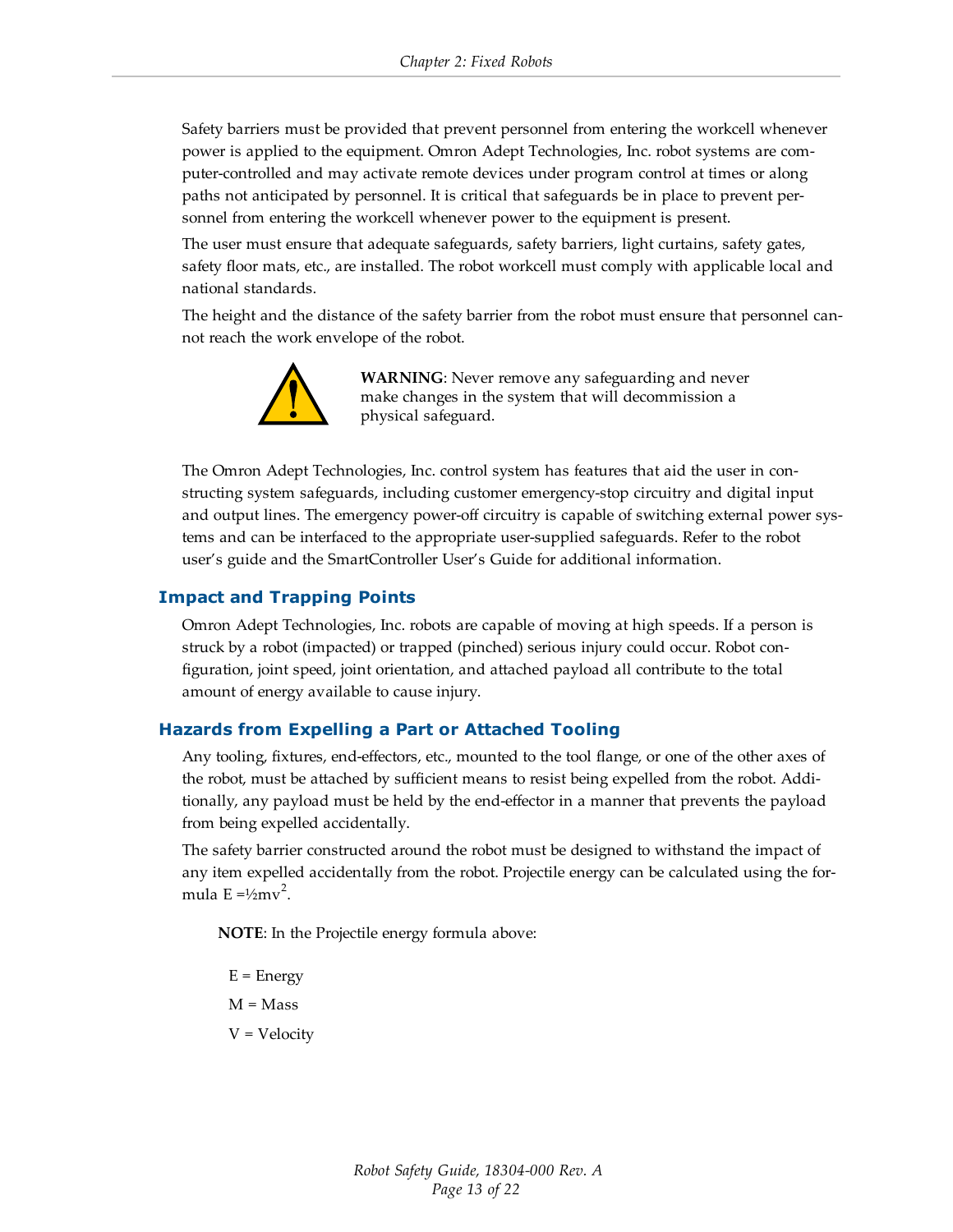#### <span id="page-13-0"></span>**2.6 Robot Modifications**

It is sometimes necessary to modify the robot in order to successfully integrate it into a workcell. Unfortunately, many simple modifications can either cause a robot failure, or reduce the robot's performance, reliability, or lifetime. The following information is provided as a guideline to modifications.

#### <span id="page-13-1"></span>**Acceptable Modifications**

In general, the following robot modifications do not cause problems, but may affect robot performance:

- Attaching tooling, utility boxes, solenoid packs, vacuum pumps, cameras, lighting, etc., to the robot tool flange
- Attaching hoses, pneumatic lines, or cables to the robot

These should be designed so they do not restrict joint motion or cause robot motion errors.

#### <span id="page-13-2"></span>**Unacceptable Modifications**



**CAUTION**: For safety reasons, it is prohibited to make certain modifications to Omron Adept Technologies, Inc. robots.

**NOTE**: The modifications listed below may damage the robot, reduce system safety and reliability, or shorten the life of the robot. The warranty of the entire robot, or certain parts, may be voided.

Contact Omron Adept Technologies, Inc. if you are considering any of the following modifications:

- Modifying any of the robot harnesses or robot-to-controller cables
- Modifying any robot access covers or drive system components
- Modifying, including drilling or cutting, any robot surface
- Modifying any robot electrical component or printed-circuit board
- Routing additional hoses, air lines, or wires through the inside of the robot
- Modifications that compromise EMC performance, including shielding

#### <span id="page-13-3"></span>**2.7 Installation**

#### <span id="page-13-4"></span>**General Precautions**

Take precautions to ensure that the following situations do not occur: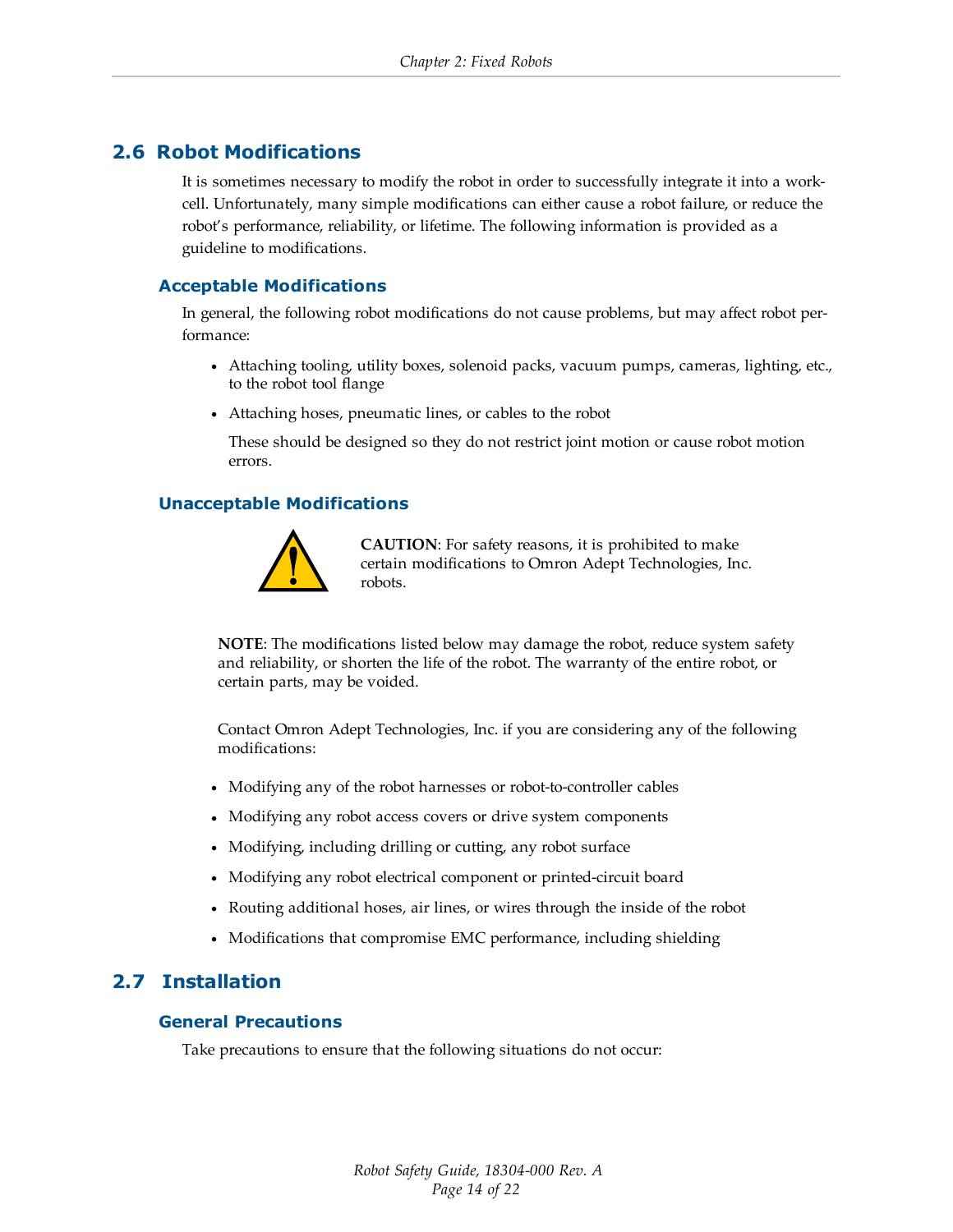- Improper installation or programming of the robot system
- Use of non-original cables or modified components in the system



**WARNING**: AC power installation must be performed by a skilled and instructed person, as defined in this Guide. During installation, unauthorized third parties must be prevented from turning on power through the use of fail-safe lockout measures.



**DANGER**: Failing to ground robot-mounted equipment or tooling that uses hazardous voltages could lead to injury or death of a person touching the end-effector when an electrical fault condition exists.



**WARNING**: Do not attempt to lift the robot at any points other than the eyebolt or slots, if provided. Do not attempt to extend the inner or outer links of a Cobra or Viper robot until the robot has been secured in position. Failure to comply could result in the robot falling and causing either personnel injury or equipment damage.



**WARNING**: Appropriately sized Branch Circuit Protection and Lockout / Tagout Capability must be provided in accordance with the National Electrical Code and any local codes. Ensure compliance with all local and national safety and electrical codes for the installation and operation of the robot system.



**WARNING**: Do not wire user-supplied Manual/Automatic contacts in parallel with the Front Panel switch contact. This would violate the "Single Point of Control" principle and might allow Automatic (high speed) mode to be selected while an operator is in the cell.



**WARNING**: To fulfill the "Single Point of Control" requirement, do not place the Manual/Automatic and High Power On controls in multiple locations. After put-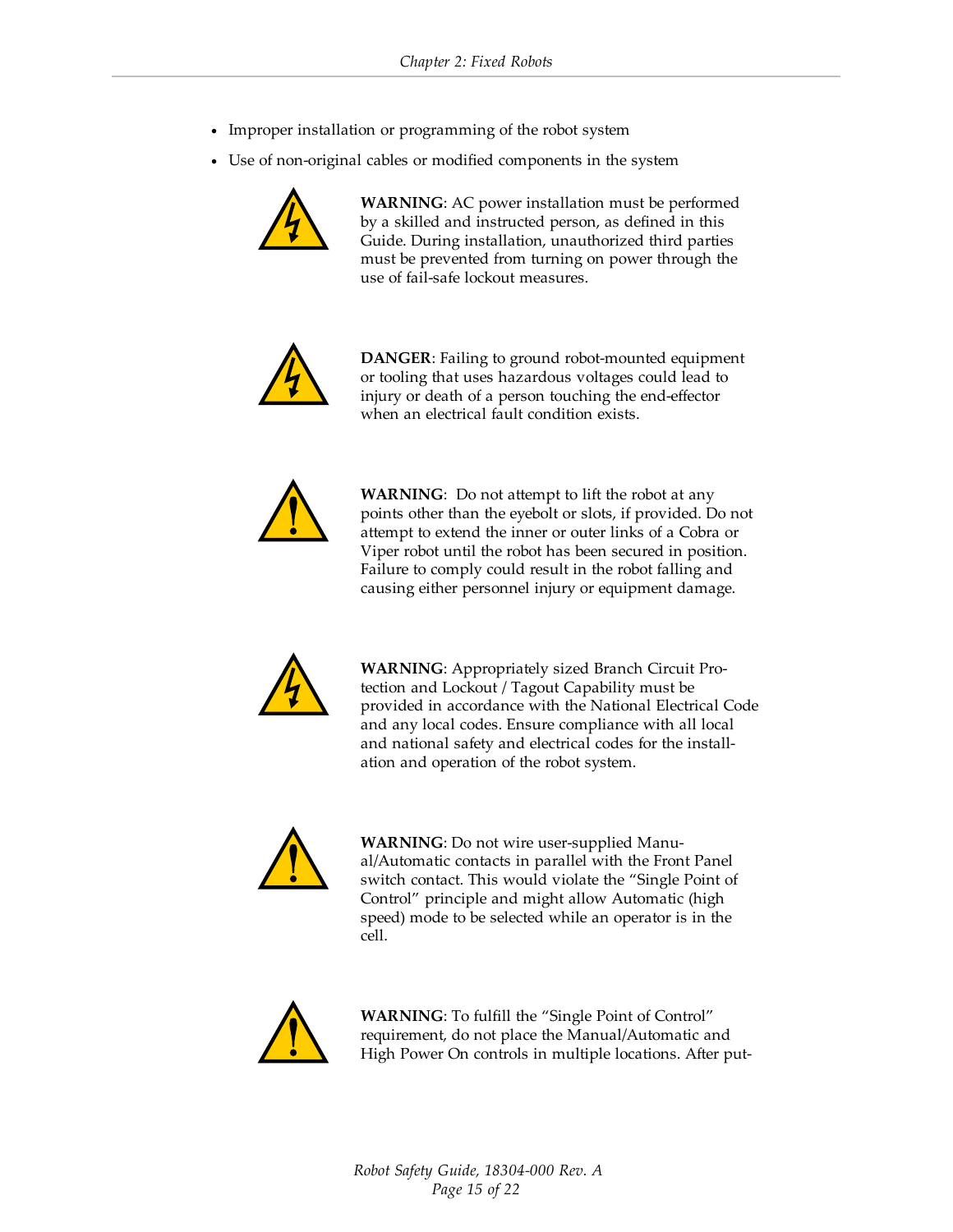ting the robot into Manual mode, the operator should remove and keep the key until the cell is ready to be put back into automatic mode. The system should not be wired so that a PLC or another operator can put the system back into Automatic mode.



**Precautions for safe use**: Do not remove the encoder cable connectors from their sockets. If they are removed, the calibration data will be lost and the robot must be run through a factory recalibration process, which requires special software and tools.



**WARNING**: Disconnect robot air lines before running the Commissioning procedure until the procedure is complete to prevent unsecured pneumatic lines from accidentally injuring personnel.



**Precautions for safe use**: The base casting of the robot is aluminum and can easily be dented if bumped against a harder surface.



**Precautions for safe use**: Make sure you select a 24 VDC power supply that meets the specifications given. Using an underrated supply can cause system problems and prevent your equipment from operating correctly.



**WARNING**: The mounting structure for the robot must be rigid enough to prevent vibration and flexing during robot operation.



**DANGER**: The enable switch of the robot and the equipment must be located outside of the safe barrier. The operator must carefully check the entire work cell when operating the enable switch.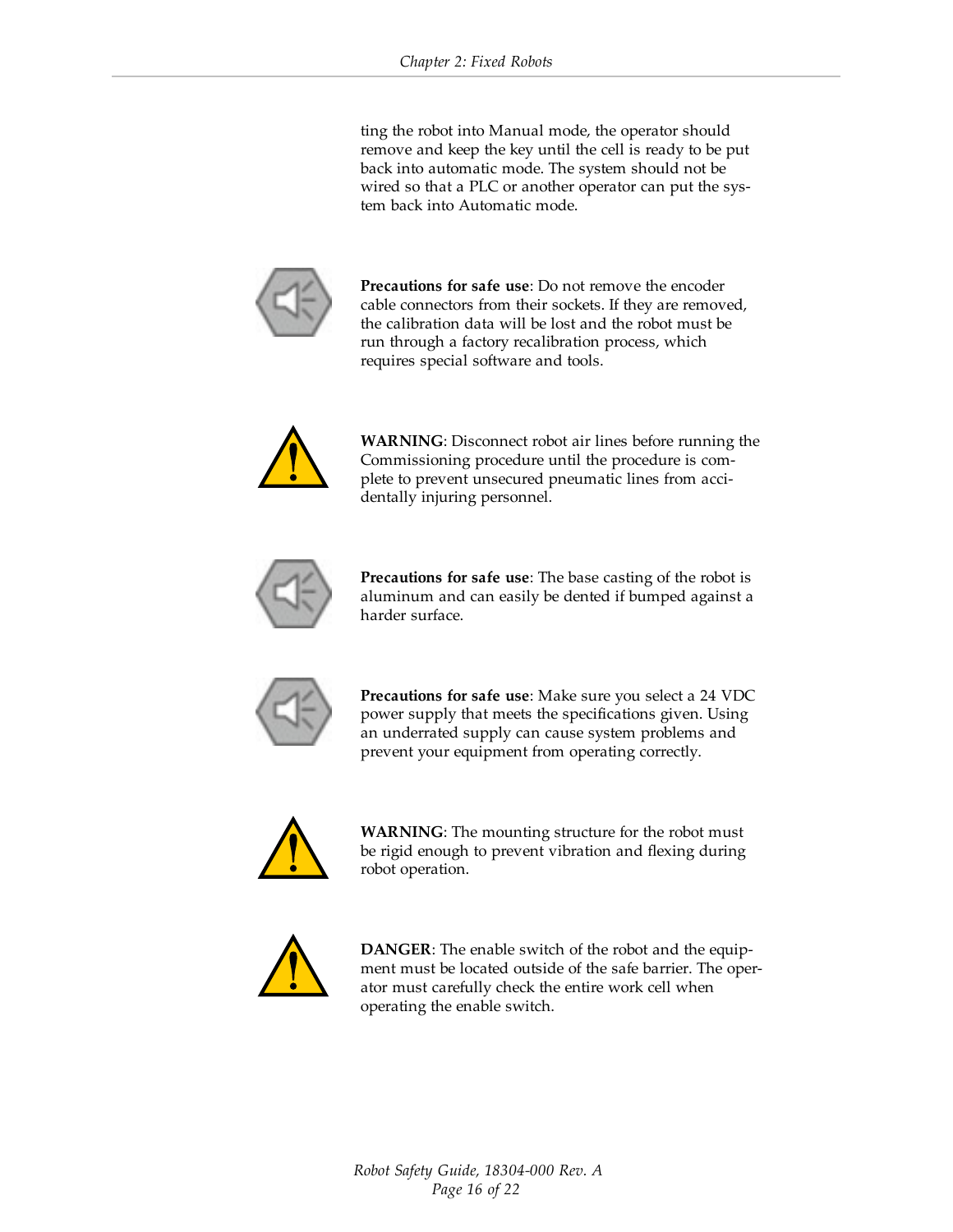

**CAUTION**: Avoid applying excessive power, pressure, or strain to the wiring, pneumatic tubing, and connections to prevent damaging them.



**WARNING**: Not only the robot but equipment which operates in conjuction with the robot must be stopped by the same emergency stop switch.



**DANGER**: Before starting work in the safety barrier when the robot is activated, create a procedure to secure safety and operation under abnormal conditions. Educate all the operators to understand the procedure before they enter the workspace. When more than one robot is installed in the safety barrier, the power to the other robots should be locked out to prevent any except the active robot from being turned on.

#### <span id="page-16-0"></span>**Safety Requirements for Additional Equipment**

- Additional equipment used with the Omron Adept Technologies, Inc. robots (grippers, conveyor belts, etc.) must not reduce the workcell safeguards
- Emergency stop switches must be accessible at all times.
- All components in the robot workcell must comply with all local and national safety requirements

#### <span id="page-16-1"></span>**2.8 Operation**

This guide and the robot user's guide must be read by all personnel who install, operate, or maintain the system, or who work within or near the workcell.

A moving robot arm can cause serious injury.

- Do not enter the safety fence during automatic operation
- Push the emergency stop button before entering the workcell
- Do not defeat any aspect of the safety E-Stop system
- Do not defeat an interlock so that an operator can enter a workcell with High Power ON
- Take precautions to prevent ejection of a work piece [\(Hazards from Expelling a Part or](#page-12-1) [Attached Tooling on page 13\)](#page-12-1)

Omron Adept Technologies, Inc. robots have a Manual and an Automatic (AUTO) operating mode. While in Automatic Mode, personnel are not allowed in the workcell.

If the customer determines that teaching the robot in Manual Mode is allowable under local regulations, operators with additional safety equipment may work in the robot workcell. For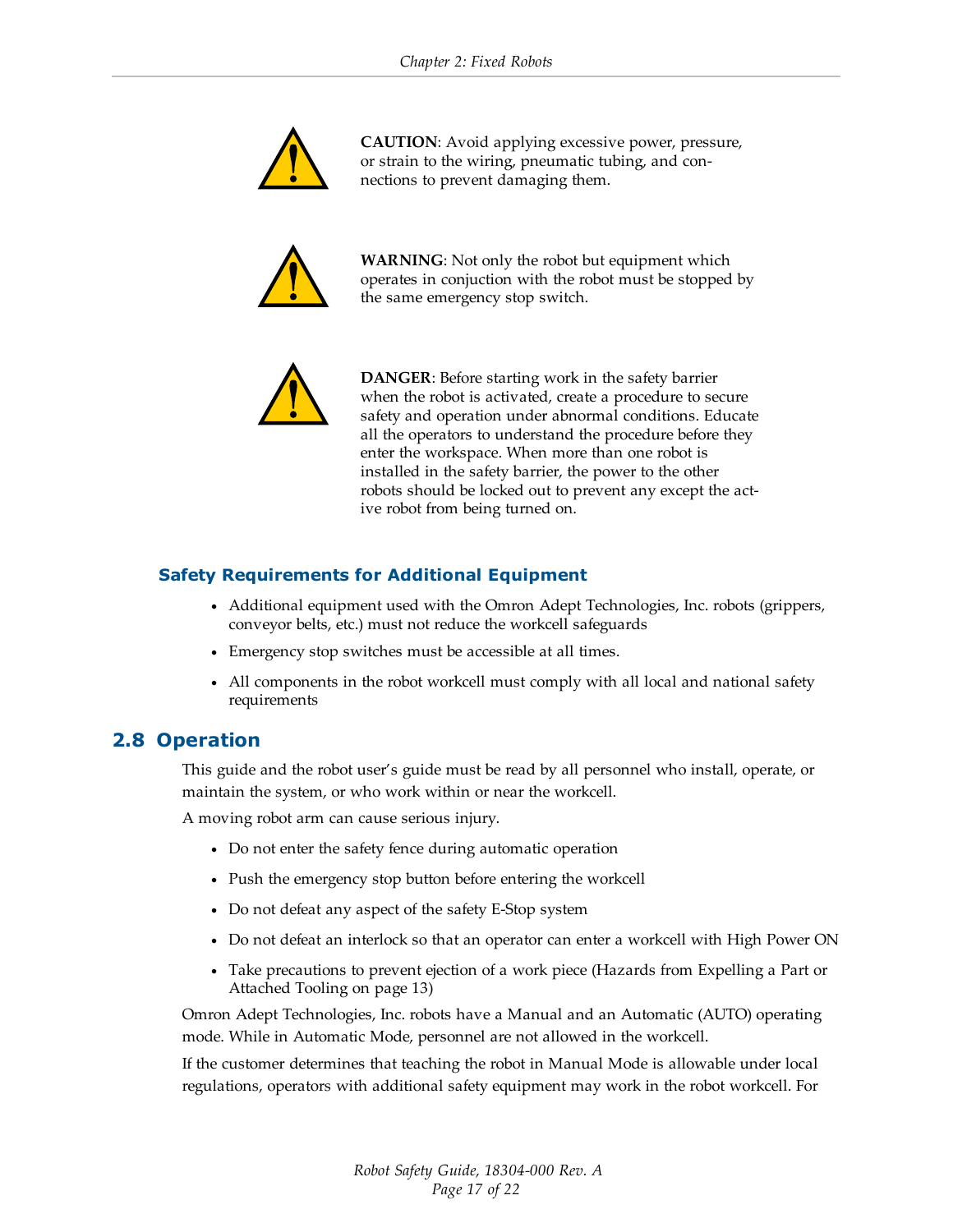safety reasons the operator should, whenever possible, stay outside of the robot workcell to prevent injury. The maximum speed and power of the robot is reduced, but it could still cause injury to the operator.

The type of safety equipment required for operators working within a workcell must be determined by the user, based on industry standards and their installation. Safety glasses, protective headgear (hard hat), and safety shoes are examples to be considered.

Warning signs must be posted around the workcell to ensure that anyone working around the robot system knows they must wear safety equipment.



**WARNING**: During the Commissioning wizard, the robot will move. Ensure that personnel stay clear of the robot work area during Commissioning.



**DANGER**: After installing the robot, you must test it before you use it for the first time. Failure to do this could cause death, serious injury, or equipment damage.



**WARNING**: Do not operate a robot system when the physical safeguard is decommissioned. Failure to do this could cause death, or serious injury or equipment damage.



**CAUTION**: Use the total weight of the gripper and the payload to stay within the payload rating of the robot. Ensure that the system never exceeds that maximum payload.



**CAUTION**: Any moving robot requires some distance to stop. When stopping a robot, make sure that there is no interference with other equipment. This requires more distance at high operating speeds.



**WARNING**: Before starting the operation of equipment, always confirm that the safety equipment of the robot works properly. If a malfunction of the safety equipment is detected, follow the procedure for abnormal conditions.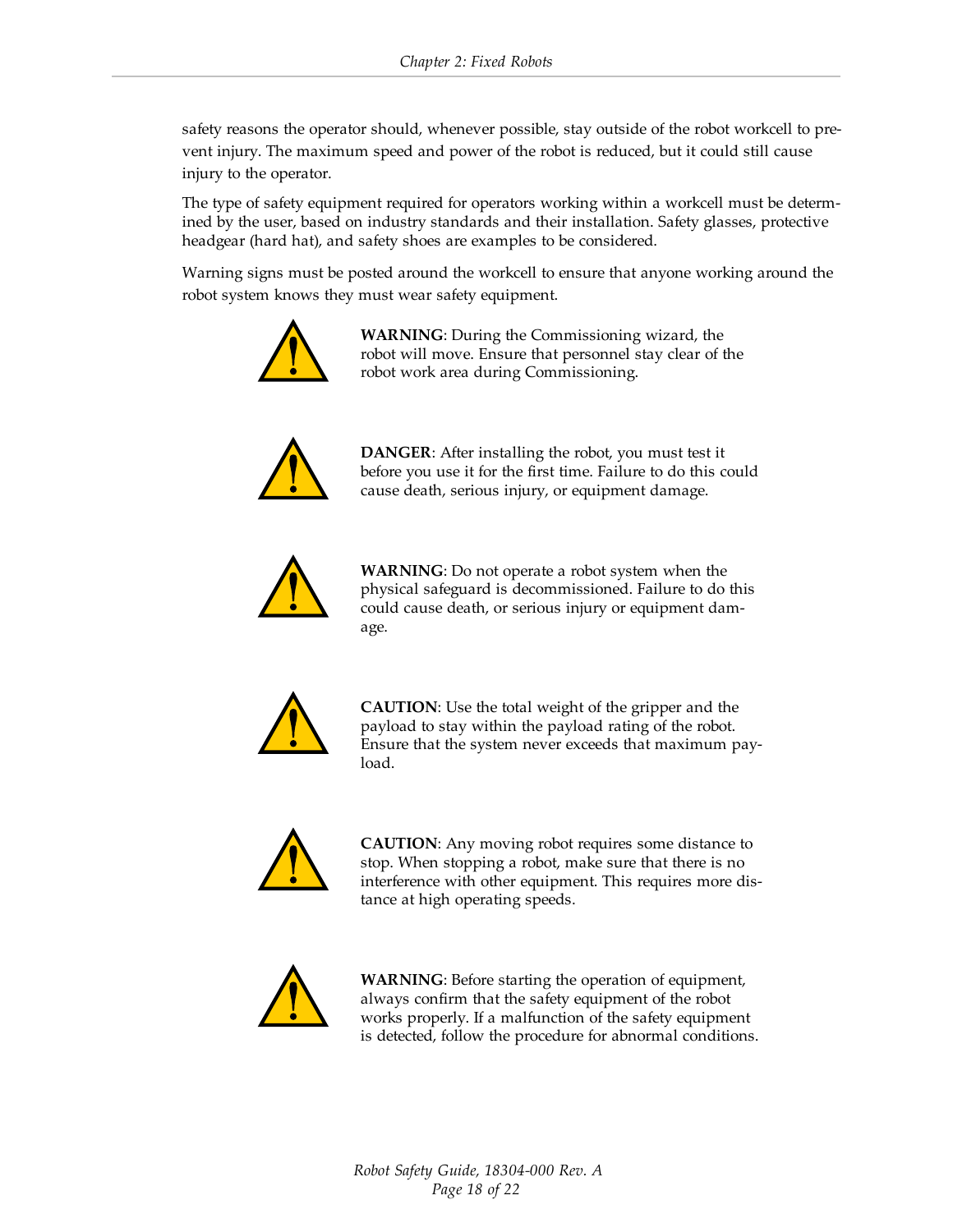#### <span id="page-18-0"></span>**Qualification of Personnel**

This guide assumes that all personnel have attended an Omron Adept Technologies, Inc. training course and have a working knowledge of the system. The user must provide the necessary additional training for all personnel who will be working with the system.

As noted in this guide, certain procedures should be performed only by skilled or instructed persons. For a description of the level of qualification, we use the standard terms:

- **Skilled persons** have technical knowledge or sufficient experience to enable them to avoid the dangers, electrical and/or mechanical
- **Instructed persons** are adequately advised or supervised by skilled persons to enable them to avoid the dangers, electrical and/or mechanical

All personnel must observe industry-prescribed safety practices during the installation, operation, and testing of all electrically-powered equipment. To avoid injury or damage to equipment, always remove power by disconnecting the AC power from the source before attempting any repair or upgrade activity. Use appropriate lockout procedures to reduce the risk of power being restored by another person while you are working on the system.



**WARNING**: Before working with the robot, every entrusted person must confirm that they:

- Have received the guides (both this guide, and the robot user's guide)
- Have read the guides
- Understand the guides
- Will work in the manner specified by the guides

#### <span id="page-18-1"></span>**Protection Against Unauthorized Operation**

The system must be protected against unauthorized use. The user or operator must restrict access to the keyboard and the pendant by locking them in a cabinet or using another adequate method.

#### <span id="page-18-2"></span>**2.9 Sound Emissions**

The sound emission level of the Omron Adept Technologies, Inc. robots depends on the speed and payload. The maximum value is 90 dB. (This is at maximum AUTO-mode speed.)



**WARNING**: Acoustic emission from this robot may be up to 90 dB (A) under worst-case conditions. Typical values will be lower, depending on payload, speed, acceleration, and mounting. Appropriate safety measures should be taken, such as ear protection and display of a warning sign.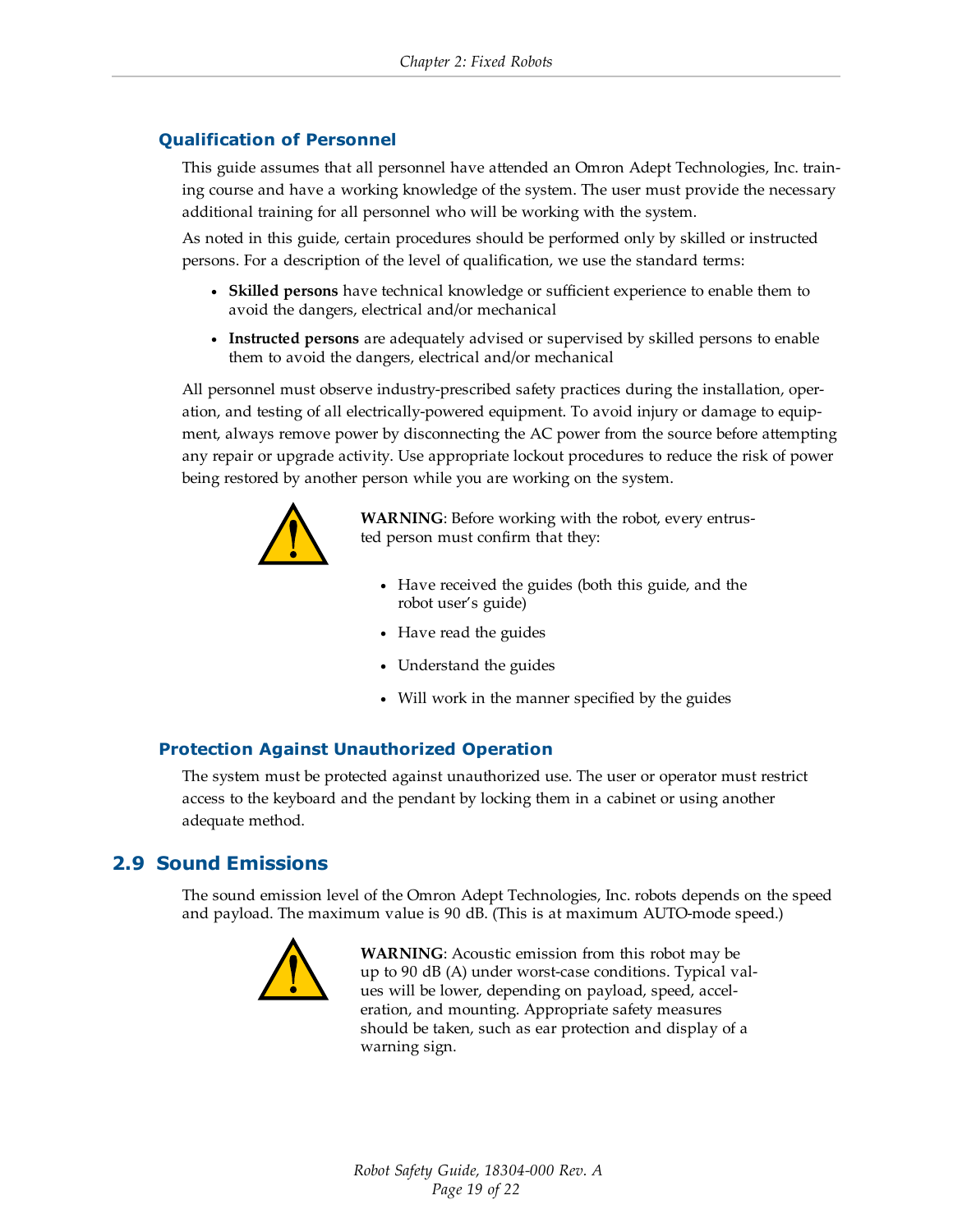### <span id="page-19-0"></span>**2.10 Thermal Hazard**

The following warning applies to both the base and links for eCobra robots. It applies to the base for the Quattro and Hornet robots, and all links for Viper robots.



**WARNING**: You can burn yourself. Do not touch the robot after it has been running at high ambient temperatures (40-50° C, 104-122° F) or at fast cycle times (over 60 cycles per minute). The robot skin/surface temperature can exceed 85° C (185° F).

#### <span id="page-19-1"></span>**2.11 Maintenance**

Before performing maintenance in the workcell of the robot, High Power must be switched off and the power supply of the robot must be switched off and locked and tagged out. After these precautions, a skilled person is allowed to perform maintenance on the robot.

Only skilled persons with the necessary knowledge about safety and operating the equipment are allowed to maintain the robot system.



**CAUTION**: During maintenance and repair, the power of the equipment must be turned off. User-supplied lockout and tagout measures must be used to prevent unauthorized personnel from turning on power.



**WARNING**: Before starting the operation of equipment, always confirm that the safety equipment of the robot works properly. If a malfunction of the safety equipment is detected, follow the procedure for abnormal conditions.



**WARNING**: After removing all power and before starting maintenance or inspections of any robot equipment, ensure that all parts have stopped moving, and allow enough time for residual air pressure and electrical charge to dissipate.



**WARNING**: Pressing the Brake Release button may cause the tool flange, gripper, and payload to drop. To prevent possible injury to personnel or damage to the equipment, make sure that the parts being released are supported when releasing the brake and verify that the end-effector and payload are clear of all obstructions.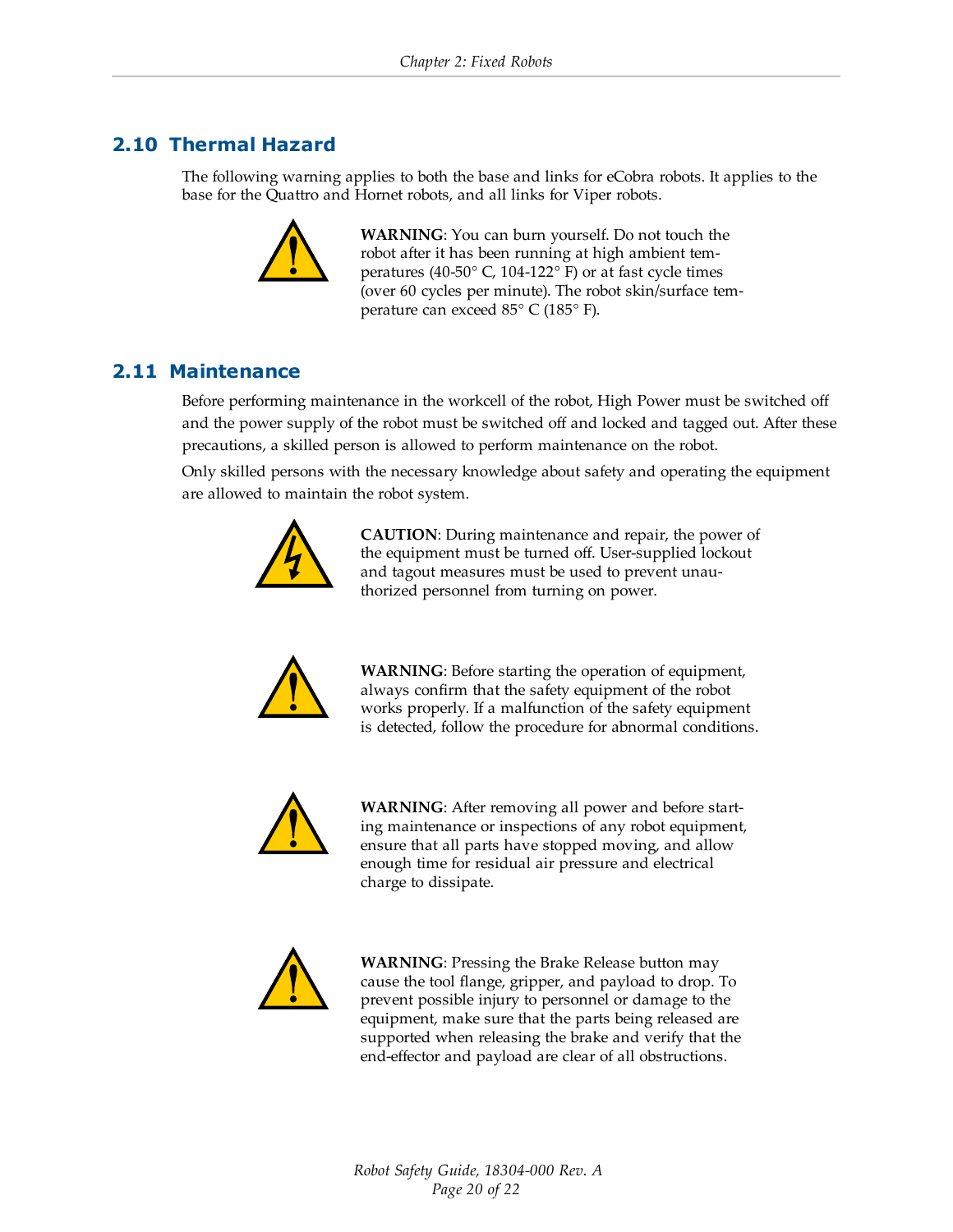

**Precautions for safe use:** Using improper lubrication products on the robot may cause damage to the robot.



**Precautions for safe use:** Follow appropriate ESD procedures during the removal and replacement phases.



**Precautions for safe use:** The equipment must be stored in a temperature-controlled environment. See the Installation chapter of the robot user's guide for more information.

### <span id="page-20-0"></span>**2.12 Risks That Cannot Be Avoided**

The control system includes devices that disable High Power if a system failure occurs. However, certain residual risks or improper situations could cause hazards. The following situations may result in risks that cannot be avoided:

- <sup>l</sup> Failure of software or electronics that may cause high-speed robot motion in Manual Mode
- Failure of hardware associated with an enabling device or E-Stop system

#### <span id="page-20-1"></span>**2.13 What to Do in an Emergency or Abnormal Situation**

Press any E-Stop button (a red push-button on a yellow background/field) and then follow the internal procedures of your company or organization for an emergency or abnormal situation. If a fire occurs, use  $CO<sub>2</sub>$  to extinguish the fire.